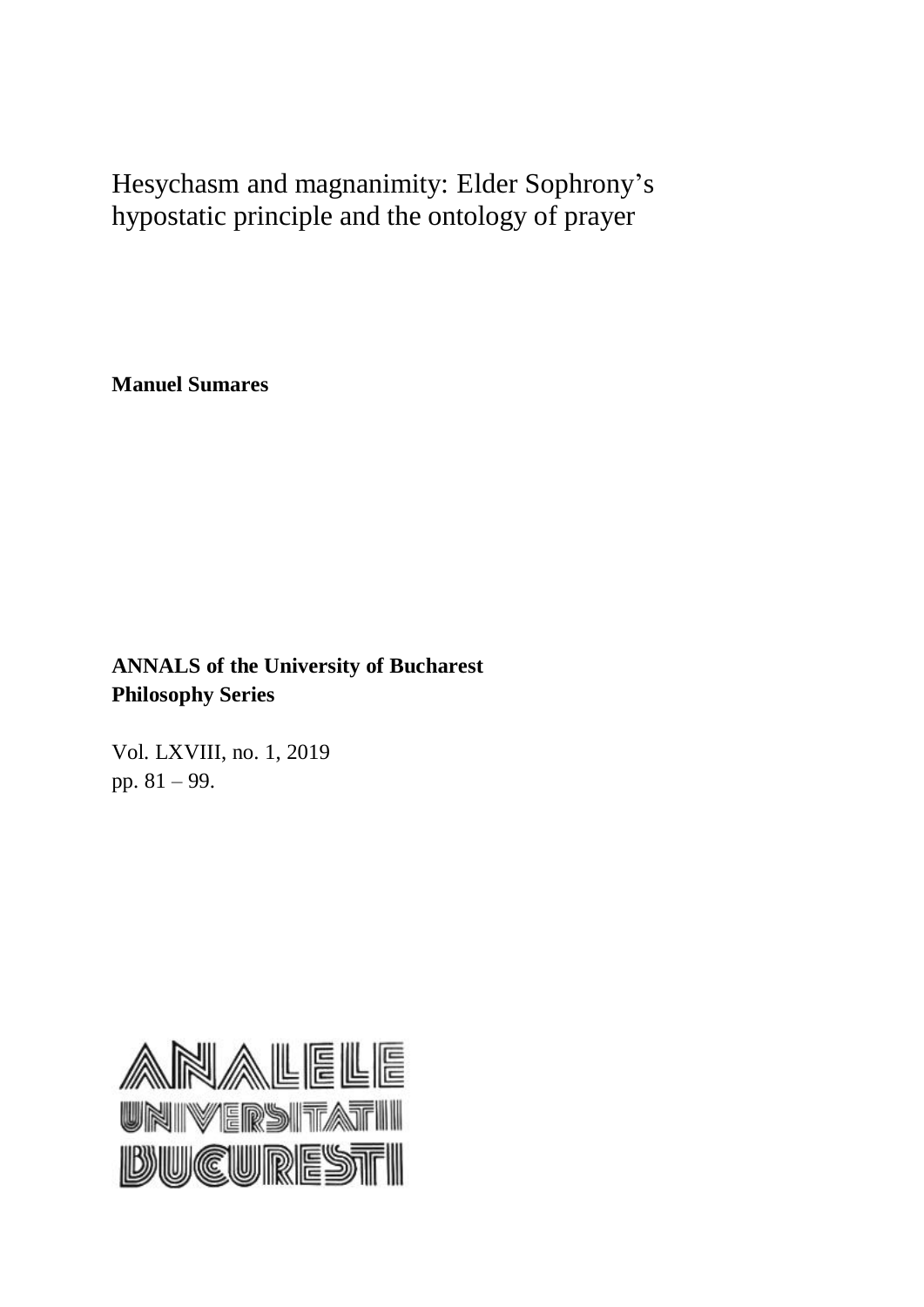# *PHILOSOPHY AND SPIRITUALITY*

# **HESYCHASM AND MAGNANIMITY: ELDER SOPHRONY'S HYPOSTATIC PRINCIPLE AND THE ONTOLOGY OF PRAYER**

#### **MANUEL SUMARES**<sup>1</sup>

#### *Abstract*

The essay represents an attempt to recuperate the notion of Christian magnanimity in the so-called Post-Christian age. In the secularised contemporary environment, magnanimity has acquired a naturalised character and expresses itself in the language of inclusiveness and rights. Yet the reality that it can claim is self-constructed and a version of modern nihilism. Elder Sophrony's idea of hypostatic principle, operative at once in divine reality and Christ-centred prayer, not only recuperates the transformative spirit of Christian revelation but, working within the tradition of hesychastic spirituality, proposes an alternative sense of inclusivity that is more satisfying and truthful*.* 

*Keywords: Sophrony, Silouan, Palamas, hypostatic prayer, hesychasm, magnanimity, Hart, Person, Searle, Taylor.* 

> "The heart of man is deep." It is not a matter of the heart of flesh nor of measurable depth, it is a matter of infinity, that is to say, of the fact that the heart of man cannot be measured, for it opens into the depths of God. (*Metropolitan Anthony of Sourazh*)

David Bentley Hart offers a striking evaluation of the broad effects of the early Christian Church's commitment to the salvific consequences of the

<sup>&</sup>lt;sup>1</sup> Associate Professor of Philosophy, The Catholic University of Portugal (Braga). Email: <frsumares@gmail.com>.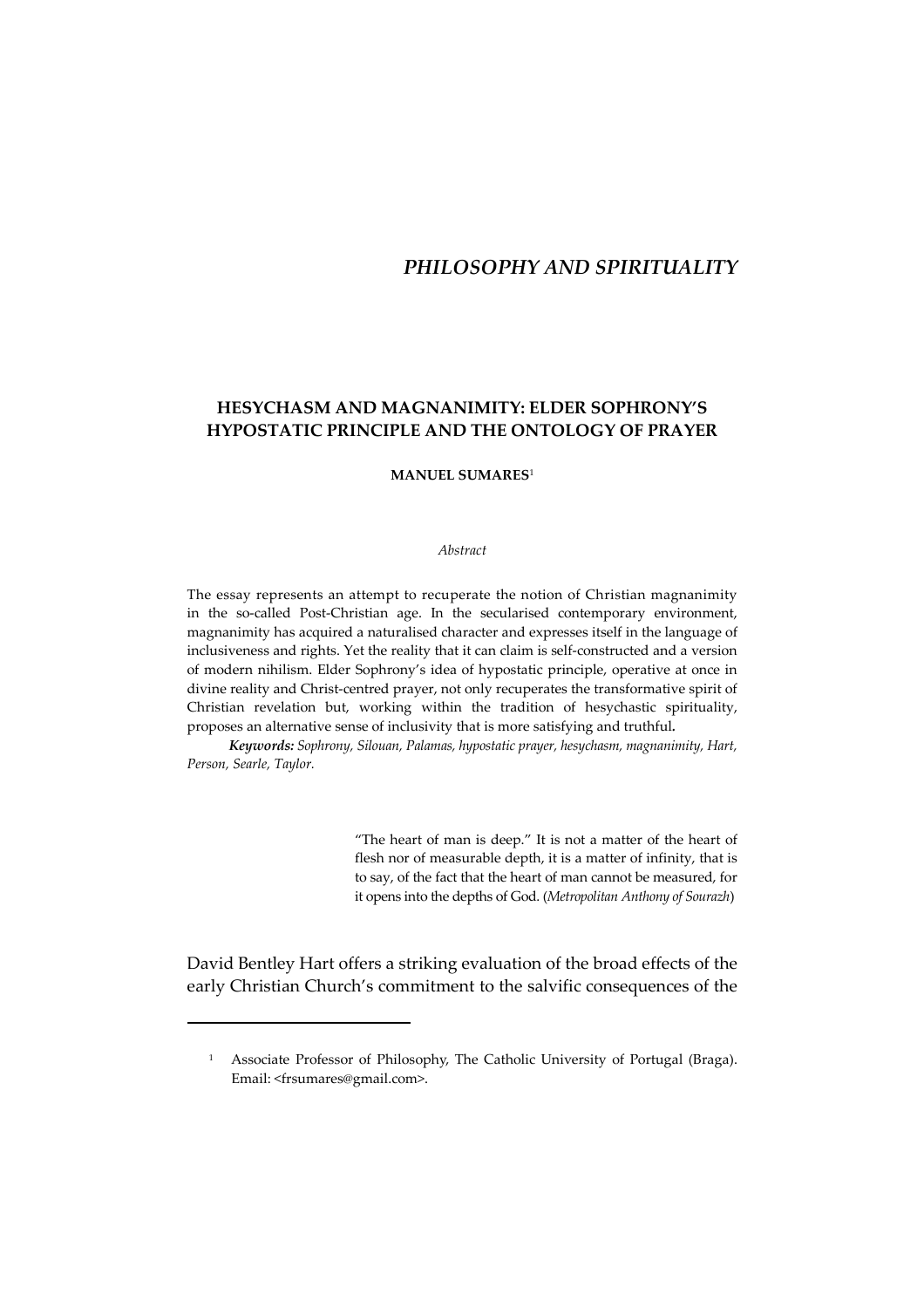divine Incarnation of Israel's long-awaited Messiah. He calls it the Christian Revolution.

 /…/ a truly massive and epochal revision of humanity's prevailing vision of reality, so pervasive in its influence and so vast in its consequences as actually to have created a new conception of the world, of history, of human nature, of time, and of the moral good. (Hart 2009, XI)

All of this is true and significant and needs to be remembered, for, as Hart realises, the impact of that "epochal revision" has been, for some time now, gradually dissolving. We are headed into another kind of epoch, one in which the very language of the Bible and the Church will hardly be recognised. In a way, the Christian faith, "permeates everything that we are, but in another it is disappearing, and we are changing as a result" (Hart 2009, 239). We might like to think of the situation as we are living it as preparatory of a Second Coming, and this may be the case. In any event, the cultural narrative into which people are now born is something quite other than the Christian one that has hitherto held sway: "We live after the age of Christendom and cultures do not easily turn back to beliefs of which they have tired or with which they have become disenchanted." (239)

On the surface of this assessment, any consideration of hesychastic spirituality and Archimandrite Sophrony's understanding of it runs directly into the question of intelligibility. This is considerably more grievous than that of relevance. The post-Christian order, described by Hart as a "bizarre amalgamation of the banal and the murderous," (238) has attained a normative status such that the Gospels' radical responses to it no longer is allowed to offer a measure by which it may assessed and qualified as less than good. Hart speculates why the loss of this perspective has come to pass and will continue thus:

[It] seems to me quite reasonable to imagine that, increasingly, the religion of God/man, who summons human beings, will be replaced once again by the more ancient religion of man-god, who wrests his divinity from the intractable material of his humanity, and solely through the exertions of his will. (239)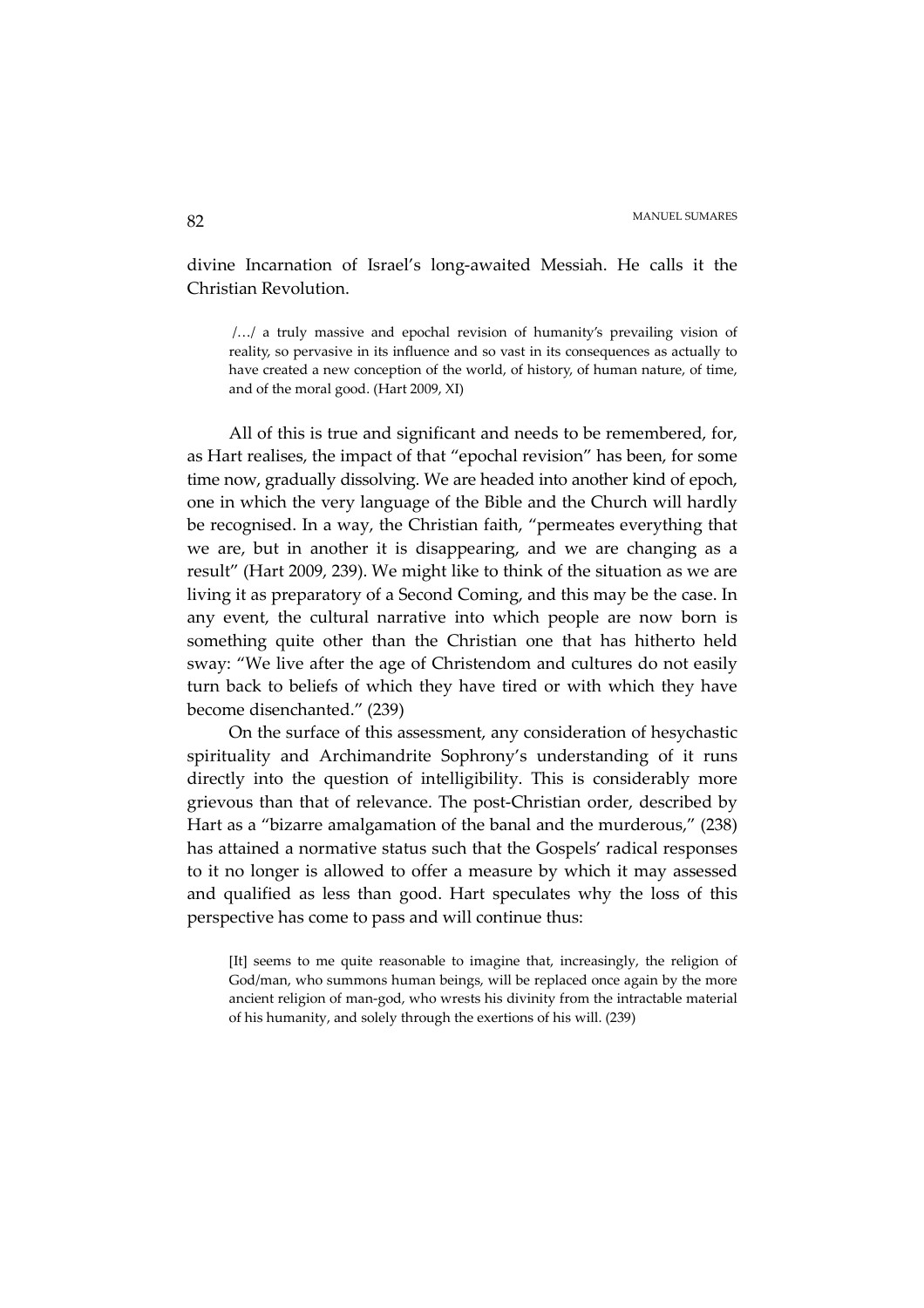But, if so, then the new emerging order recuperates in entirely new contexts, some of humankind's most ancestral tendencies that draw their gods from the stuff related to its own natural potential. Of course, on the grounds of what is currently most operative, the societal form, in which this mutation is most visible occurs, largely justifies itself as part of the ongoing development of democracy with self-creation as an implicit ideal. The process might be succinctly described as leaving behind the Christian hope of becoming god with God in order to adhere to the most primal of temptations of desiring to become god without God, otherwise called idolatry.

Concerning the historical effects of the Christian faith, Sophrony proposes a reading that, while it does not contradict Hart's reflection, puts the accent elsewhere:

Ours is sometimes called the post-Christian age. But I personally, from what I know of the history of the world and of Christianity, am convinced that Christianity in its true dimensions has never been grasped by the great mass of people. Kingdoms pretending to the name of 'Christian,' and their peoples have worn the mask of piety, while 'denying the power thereof' (Sophrony 1996, 61).

For him, then, the failing of Christianity lies fundamentally in the difficulty of most believers to assimilate with consequence the fullness of the Christian kerygma and, with it, the power it wishes to communicate to all<sup>2</sup> . The universal, or catholic, quality of this power, we propose, would constitute an important criterion of Christian magnanimity that conforms to the dynamic of the hypostatic principle that humankind shares with the triadic God. Related immediately and practically to the ontological content contained in the Second Commandment, Sophrony

<sup>&</sup>lt;sup>2</sup> Hart also recognises the difficulty of maintaining the standards of holiness in the aftermath of the Edict of Milan and acknowledges the significance of a remnant faction within a politically and culturally influential Church: "[That is,] its rebellion against its own success, its preservation of its most precious and unadulterated spiritual aspirations against its own temporal power (perhaps in preparation for the day when that power would be no more), and its repudiation of any value born from the fallen world that might displace love from the centre of the Christian faith" (240).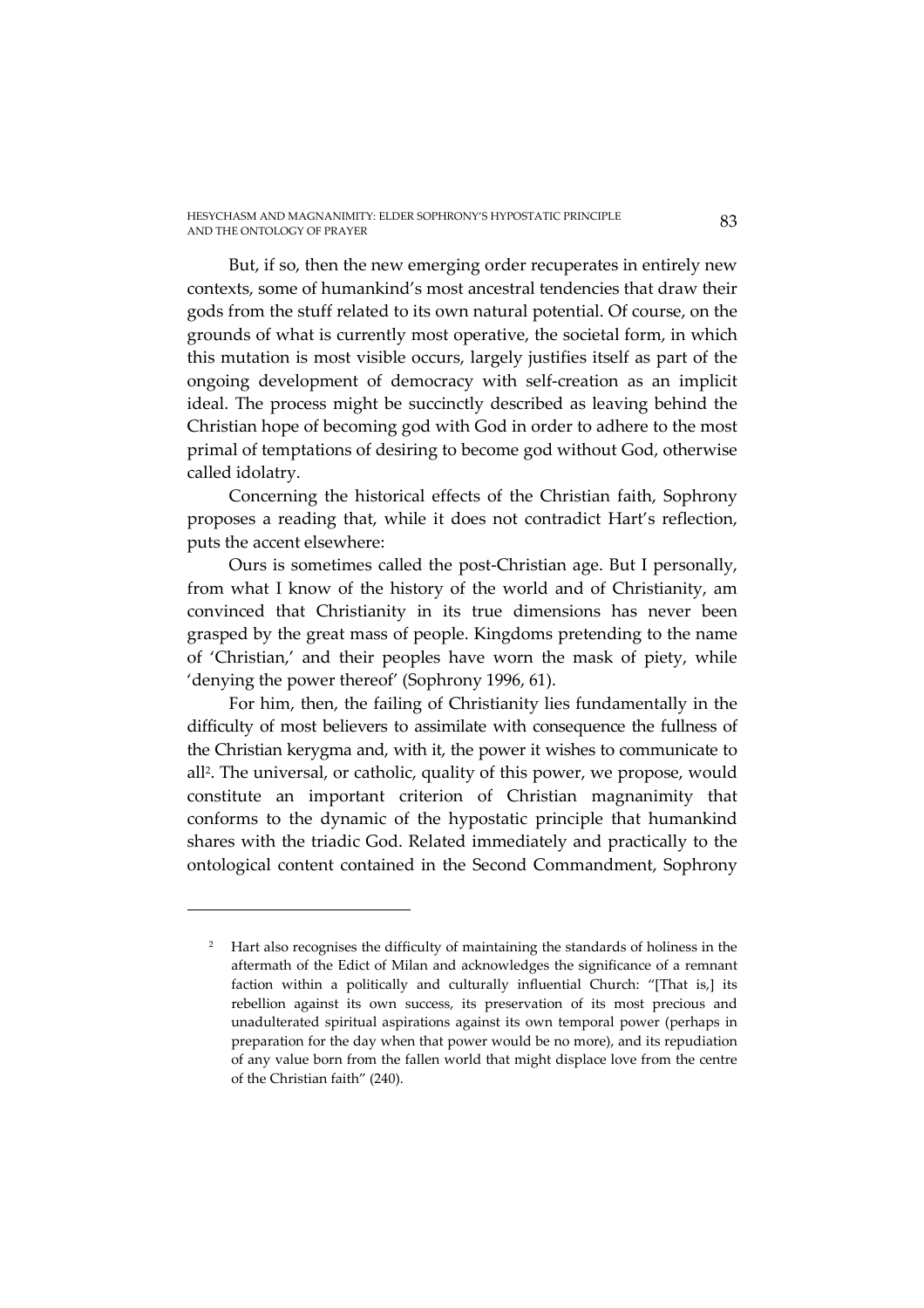sees in it an affirmation of "the consubstantiality of the human race" that stands in need of restoration through persistent prayer (Sophrony 1987, 206). The aim is ultimately to sympathise with, to suffer with, humankind and live its destiny as one's own through a life of prayer. The struggle that it involves mirrors that of humanity as a whole, but its efficaciousness relies on the ontological content that prayer possesses to offer the possibility for comprehensive restoration of the human condition. For Sophrony, "[…] prayer alone can restore the created world from its fall, overcoming its stagnation and inertia, by means of a mighty effort of our spirit to follow Christ's commandments" (12)<sup>3</sup>. Herein lies the challenge of maintaining the full breadth, the catholicity, of revelation in Christ, "in its true dimensions," such that it accompanies the ineffable expansiveness of our being.

 In *His life is Mine*, Sophrony suggests where he believes one of the sources of the malaise of Christianity lies: "Experience shows all too clearly that once we Christians start reducing the scope of the revelation given to us by Christ and the Holy Spirit, we gradually cease to be attracted by the Light made manifest to us" (1977, 22). The result would practically be an annulment of the First Coming and its hoped-for effects in human self-awareness about the proximity of the Kingdom – a taste of paradise and divine filiation experienced in Christ's presence. Clearly, Sophrony's writings on prayer and hesychastic practices, under the influence of Saint Silouan, constitute an attempt to recover the originality of God's revelation in Christ and its life-giving power. But what is impressive, given the general dismissal of such thinking in the present time, is his emphasis on the uniqueness of human being, its potential magnitude, and how it is that the hypostatic principle that he

<sup>3</sup> Sophrony, *On Prayer,* 12. With the autobiographical tone that marks his teachings, Sophrony explains that, having returned to the faith and upon understanding Jesus Christ better, he experienced a dramatic change of heart. "From my inner conflicts, I spontaneously shifted to humanity at large, and found myself suffering with all mankind. /…/ I learned to live the fate of all mankind as if it were happening to me personally. It is precisely this that is enjoined by the commandment, 'Thou shall love thy neighbour as thyself' – neighbour, of course, in the Christian interpretation of the word" (77-78).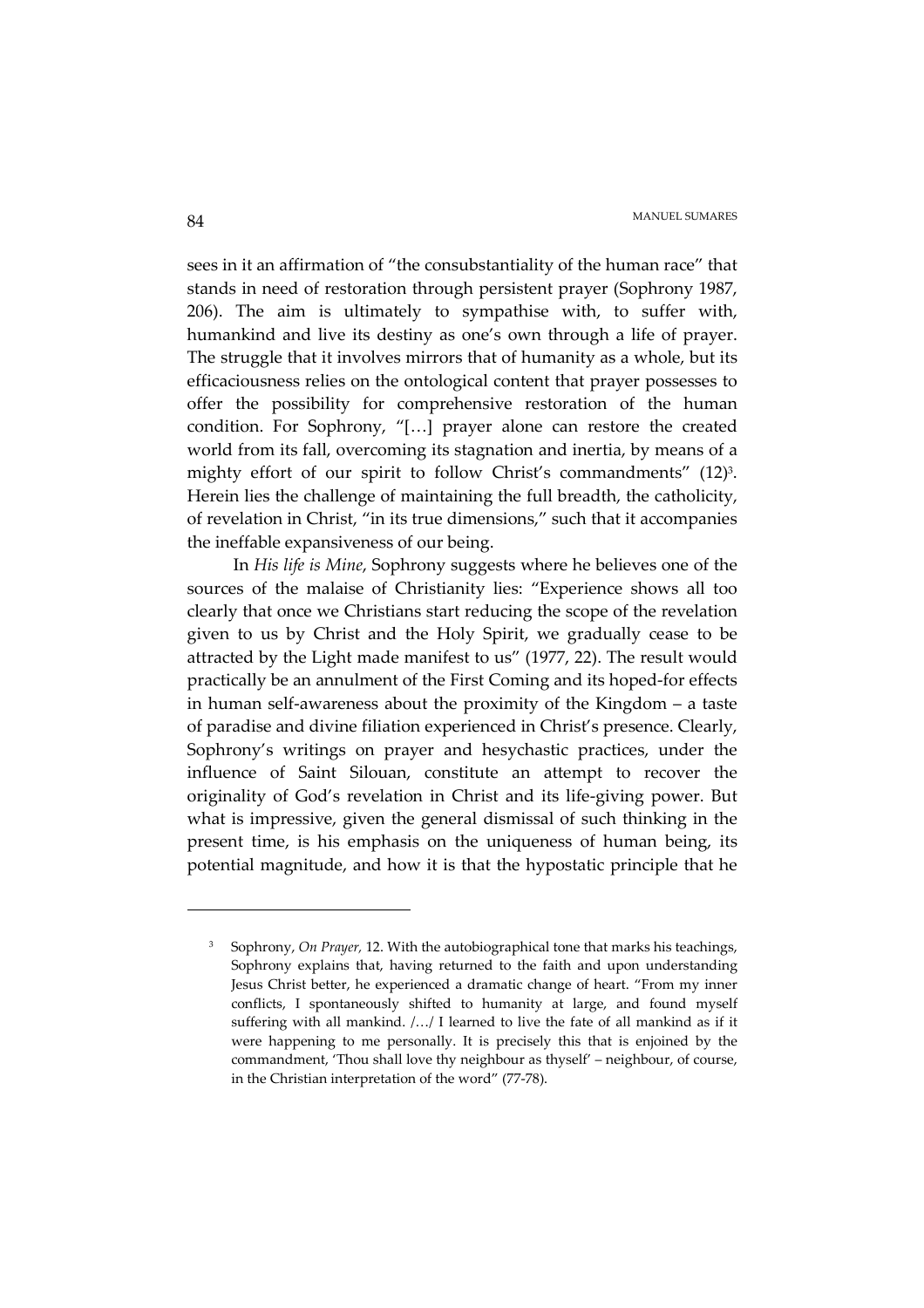proposes is a key to its understanding. That is, how it is that the hypostasis in our created nature assumes infinity into itself and belongs to eternal ontology.

 Surely this begs the question of intelligibility for the contemporary mind, for it is particularly problematic for the kind of rationality that accompanies the process of secularisation. Nevertheless, the question will ultimately lead us unto a Kierkegaardian either/ or situation, namely the one already sketched above in the two ways of becoming god-like and that produce two versions of magnitude. On each side of the alternative, the spiritual life of human being plays out in the tension between absolute self-affirmation and self-determination.

### **Magnanimity naturalised**

 $\overline{a}$ 

As a rule, for the secular mind, Christianity is one religion among others. It thereby represents a narrower reality than what secularity is advancing. As an ongoing project of emancipation, secularism associates itself with an unceasing promotion of demystifying critical thought and the naturalisation of the human faculties and whatever it produces. In this regard, Nietzsche's influential diagnosis of human culture is not only an exemplification of this but has had a lasting effect. Will, he would say, is at the centre of all cultural productions, including religion. In relation to Christianity, the will-to-power manifests itself in its most perverted form. Structured around resentment toward all things natural, Christianity and its clerical class has created a system of fear before the Will's true and noble vocation to run the course of its power to expand and dominate<sup>4</sup> . Clearly, in this perspective that has become surreptitiously normative in Western culture, the idea of Christian magnanimity would be nearly a contradiction in terms. At best, and here we are moving

<sup>4</sup> Elder Sophrony's take on this is pretty much on target: "Contemporary civilisation is individualistic by nature. This is particularly obvious in the realm of the arts. Geniuses are acclaimed – originators of one or another particular style. [...] This is the principle on which our social structure is based. But individuals *en masse* live in a state of decline and ineludible tragedy" (1987*,* 205).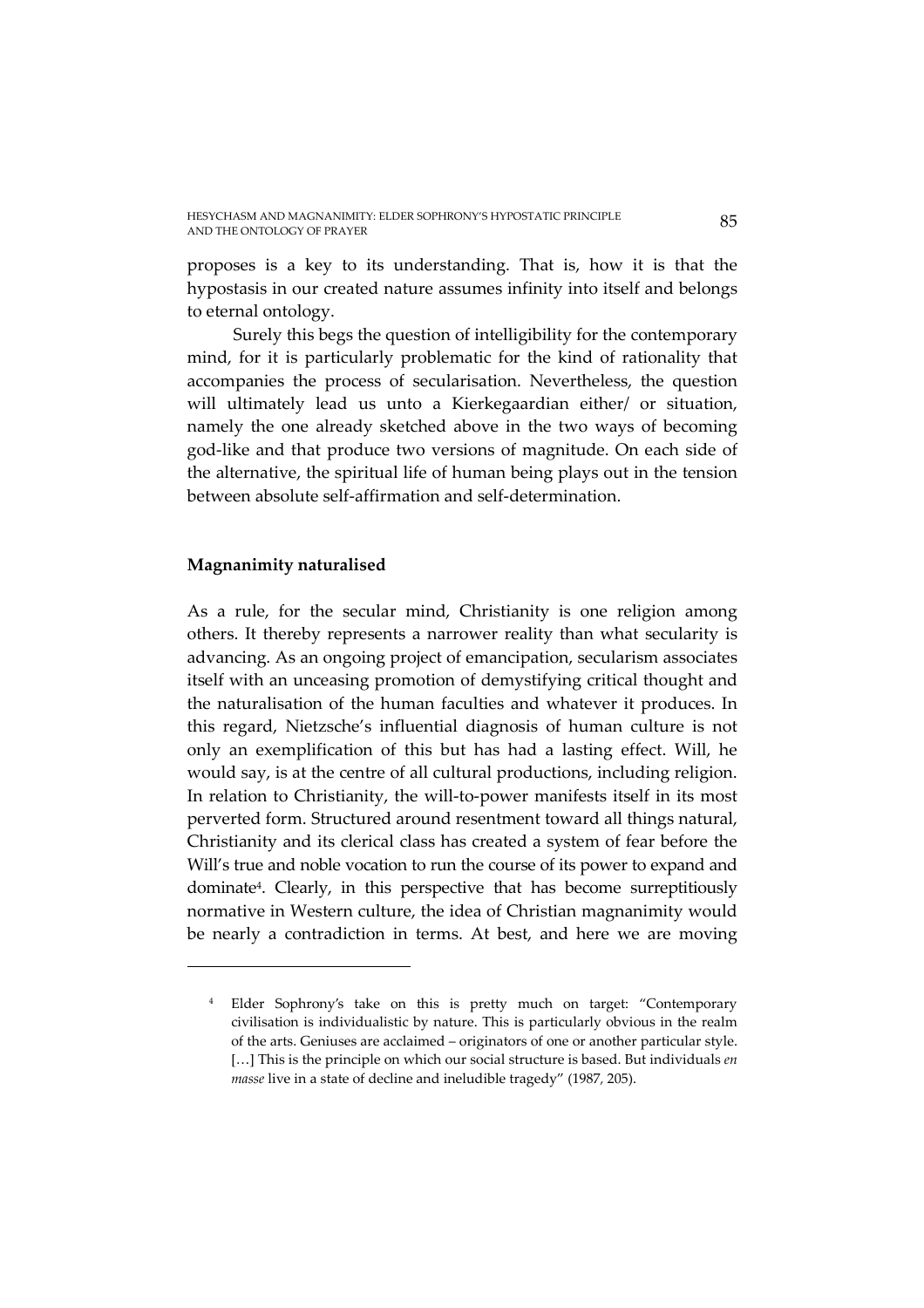beyond Nietzsche's recommendations, to associate greatness of soul with self-less service, based on humility, and self-transcendence within divine life might be plausible for a given way of life that secular life might allow in the name of inclusiveness. But its secularised translation of whatever virtue that may be found in such a spiritual position is naturalised, *i.e.,* centred around human flourishing in ordinary life. To affirm a "beyond" to human flourishing and the asceticism that it implies would be seen as potentially damaging and a violence to human nature.

Nevertheless, inclusiveness can serve as a kind of figure for secular magnanimity currently in the process of being dogmatically organised within the world system. It may not be finally the absence of metaphysics that is at issue, but a dramatically different kind. John Searle gives us a plausible picture of what this might look like. In in this passage taken from *The Construction of Social Reality*, Searle expresses the hegemonic dimension of this world view with its full dogmatic character, amounting to a simulacrum of classical metaphysics:

The truth is, for us, most of our metaphysics is derived from physics (including the other natural sciences). Many features of contemporary natural science conception of reality are still in dispute and still problematic. […] But two features of our conception of reality are not up for graps. They are not, so to speak, optional for us citizens of the late twentieth and twenty-first century. It is a condition of your being an educated person in our era that you are apprised of these two theories: the atomic theory of matter and the evolutionary theory of biology. (Searle 1995, 6)

So, within the limitless expanse of the physical universe, evolutionary biological science acknowledges the emergence of a species of living beings capable of a complex culture sustained by an intense activity of communication. Driven by the exchanging of goods and linguistic signs, this ceaseless communicative behaviour attains in the human species a high level of symbolisation that governs its forms of life. On the one hand, this capacity for conceptual abstraction becomes the condition for the possibility for scientific discourse. On the other hand, it creates the ambience of socialisation and the creation of values that gain a systematic ideological dimension, generating institutional facts and identifiable groups who govern themselves according to them. Correlatively to these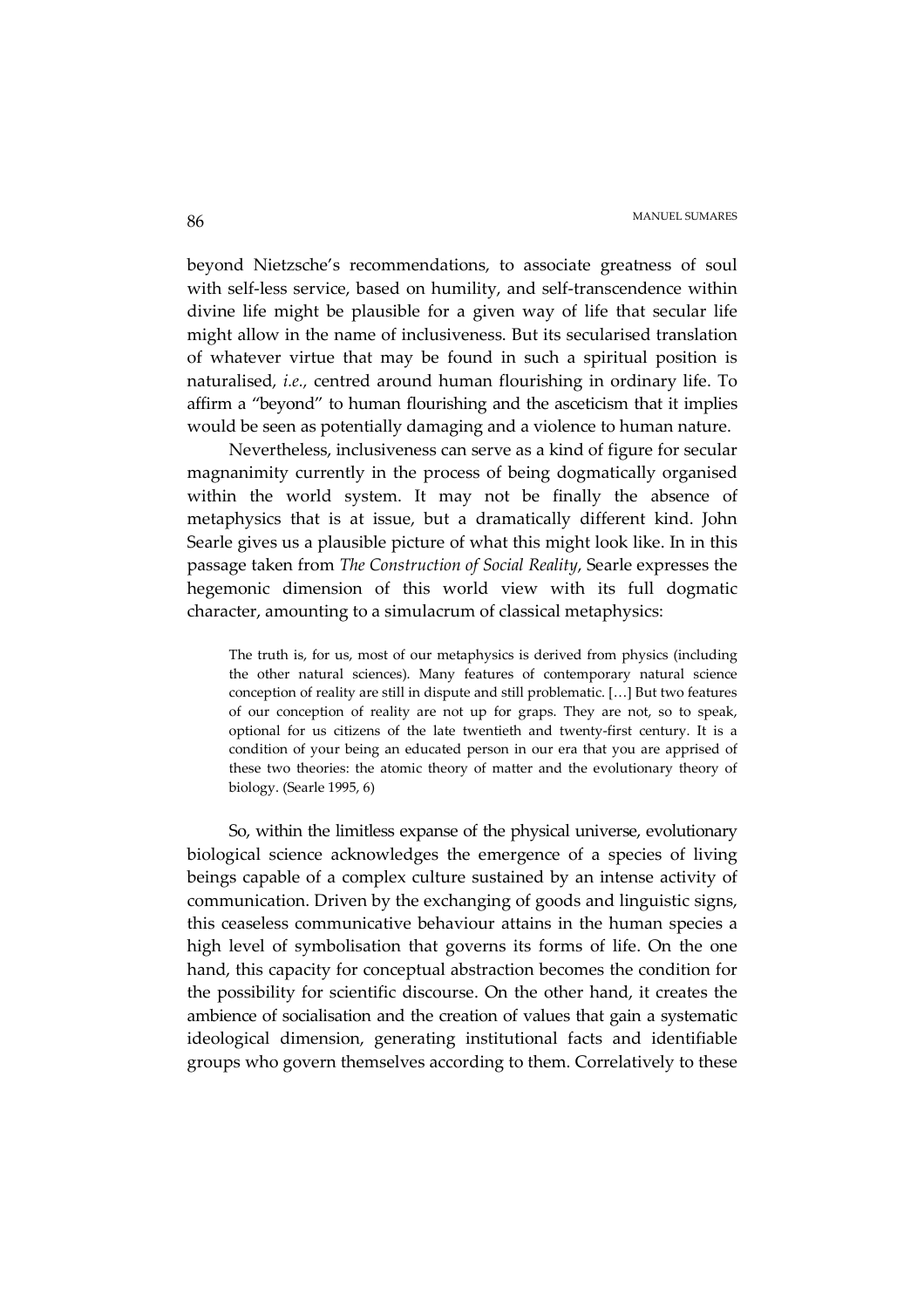institutional facts, societies and their religions may be properly situated. But still, the religious yearning for ultimate values emerges from within a world system constituted by brute facts that the scientific mind can ultimately differentiated from institutional facts.

We find ourselves before a latter- day version of a double ontology: no longer a double ontology distinguishing the "thinking thing" (*res cogitans*) and the science of the natural order's physical extensiveness. The latter subsumes the facts that are only so by human agreement, or shared belief, (namely, those institutional facts) and that which simply goes on without us (namely, those brute facts). The metaphysics that holds together the intersubjective ontology of beliefs is ultimately the logic of ordinary social relationships. This logic remains largely invisible in the actual practicing of determinate language games that human beings learn and by which they regulate their actions and communication.

The Enlightenment and modernist projects that provide the atmosphere from which secular reason takes its oxygen has created its own self-justifying procedures to dictate the sustainability of its values, that is, its ersatz spirituality and its own sense of magnanimity. As MacIntyre perceived, the heroes of the age are the manager, the aesthete, and the therapist, who largely formulate and persistently recreate the criteria of the good life to the believing masses and whatever magnanimity might mean for them. This could be translated into a participation in a finite world system that sets the terms of individual emancipation in conjunction with a schizophrenic capitalism which levels and consumes all, eventually in the name of inclusivism.

 In contrast with Christianity, it has no substantial affinity with the pagan past, which largely assumed an ontological realism anchored in the cosmos that the biblical faiths understood differently but were assertive of its created goodness. Moreover, in both cases, the given-ness of human being as somehow needed to be shaped meant that it possessed inherent qualities *in potentia* that needed cultivation of the relevant virtues for the sake of the good, indeed for greatness<sup>5</sup>.

<sup>5</sup> It might be usefully recalled that Aristotle's portrayal of the magnanimous man provides a suggestive measure by which the extent of the Christian revolution might be gauged in regard to what having "greatness of soul" might, in truth, be.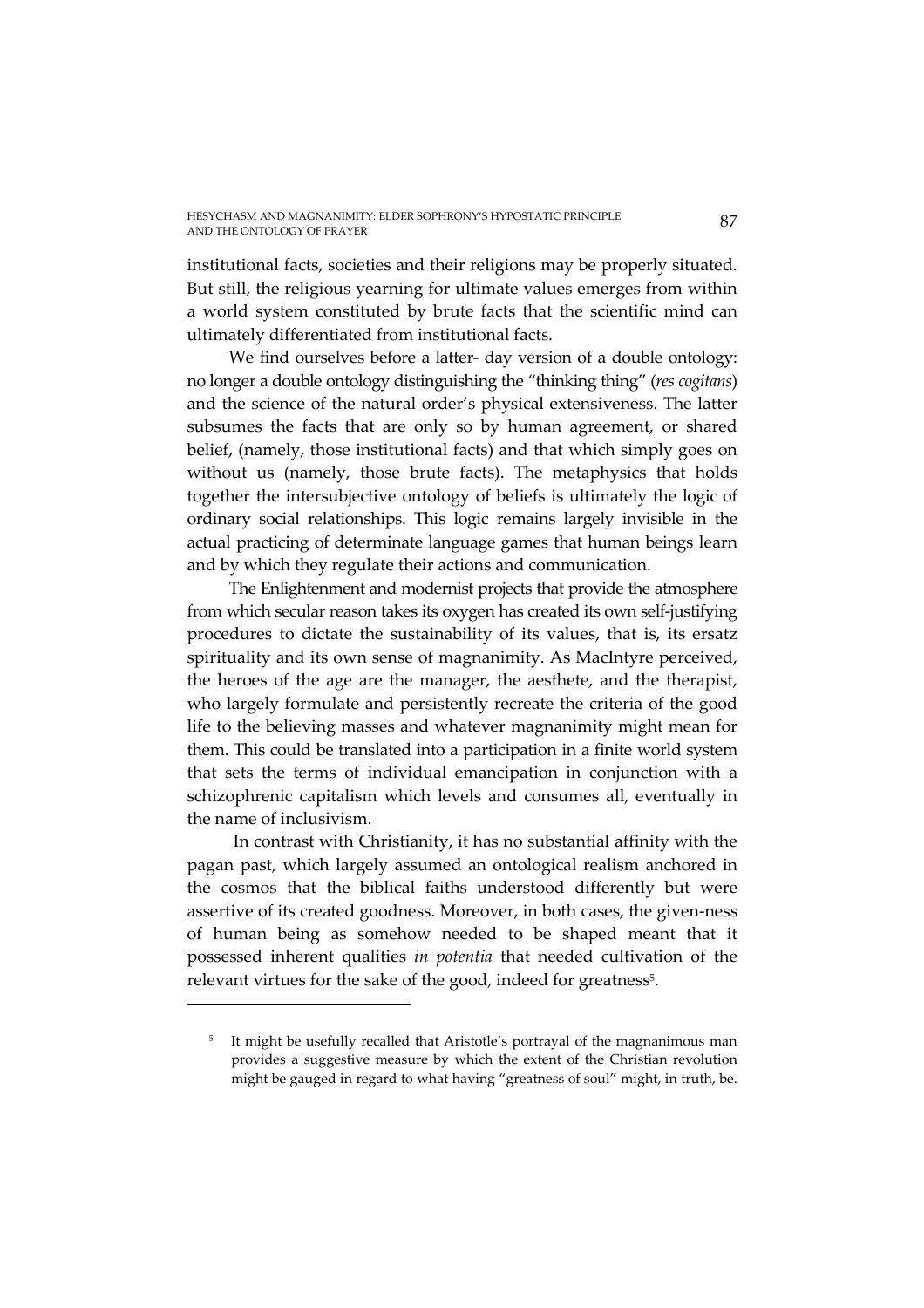The questing for the identity of the modern self bears the marks of claiming the status of supersession in relation to the past. It takes upon itself the biblical theme of creation *ex nihilo*, even to the extent of assigning to itself the limits of the thinkable, but not necessarily the doable. It is the peculiar notion of creation and ultimately self-creation that becomes the rule, or principle, for magnanimity. The call for inclusion tends to recommend, finally, an enforced sameness in which personality is reduced to and measured by a naturalisation of peculiar traits. The critical point is met when the yearning for personhood demands a life beyond human flourishing as defined most notably from within the sphere of institutional facts. In this regard, Charles Taylor's perception of where we might be going is pertinent

It is in Book Four of the *Nicomachean Ethics* that Aristotle presents the figure of the magnanimous man as one who is conversant with all things great. Such a man can do so because he is of great worth, the epitome of the virtues, and knows it. One might say that his character is well made and belongs to greatness, just as beauty can be said to belong to good statue. From his height, the contempt that he feels to lesser human beings is simply just, for he knows how to judge the situations around him properly. Aristotle would include some nuances in how the magnanimous man is to treat others: he would be haughty in relations to those of high rank, moderate with the mediocre, but would not display superiority with the lowly, for that would be in bad taste. His necessarily good character would not allow for that. Because of this, he may eventually confer benefits to others but will not receive any, *i.e.*, he will ask for no favours. Thus, apt to discern between extremes (*aretê)* in practical matters and large of view in contemplative ones, he is the image of self-containment and self-assuredness. It is readily noticeable that the way Aristotle's magnanimous man sees himself would lead him to acknowledge little merit in Christian humility and to ignore the spiritual dangers inherent in a proud heart. Yet there remains a strong sense that the right virtues will need to be cultivated by an ascetic education of the spiritual faculties inherent in the human soul. There is at least to this extent a certain affinity with what will follow with the rise of Christendom.

 It might be also interesting to note the attempt to bring magnanimity into line with an ontology compatible with the Christian tradition over against the gradual erosion of it in C. S. Lewis's *Abolition of Man* (Harper: San Francisco, 1941): "The Chest-Magnanimity-Sentiment – these are the indispensable liaison officers between cerebral man and visceral man." (25). The point is that we are becoming "men without chests." The Lewis' diagnostic is quite compatible with the patristic insistence on the heart.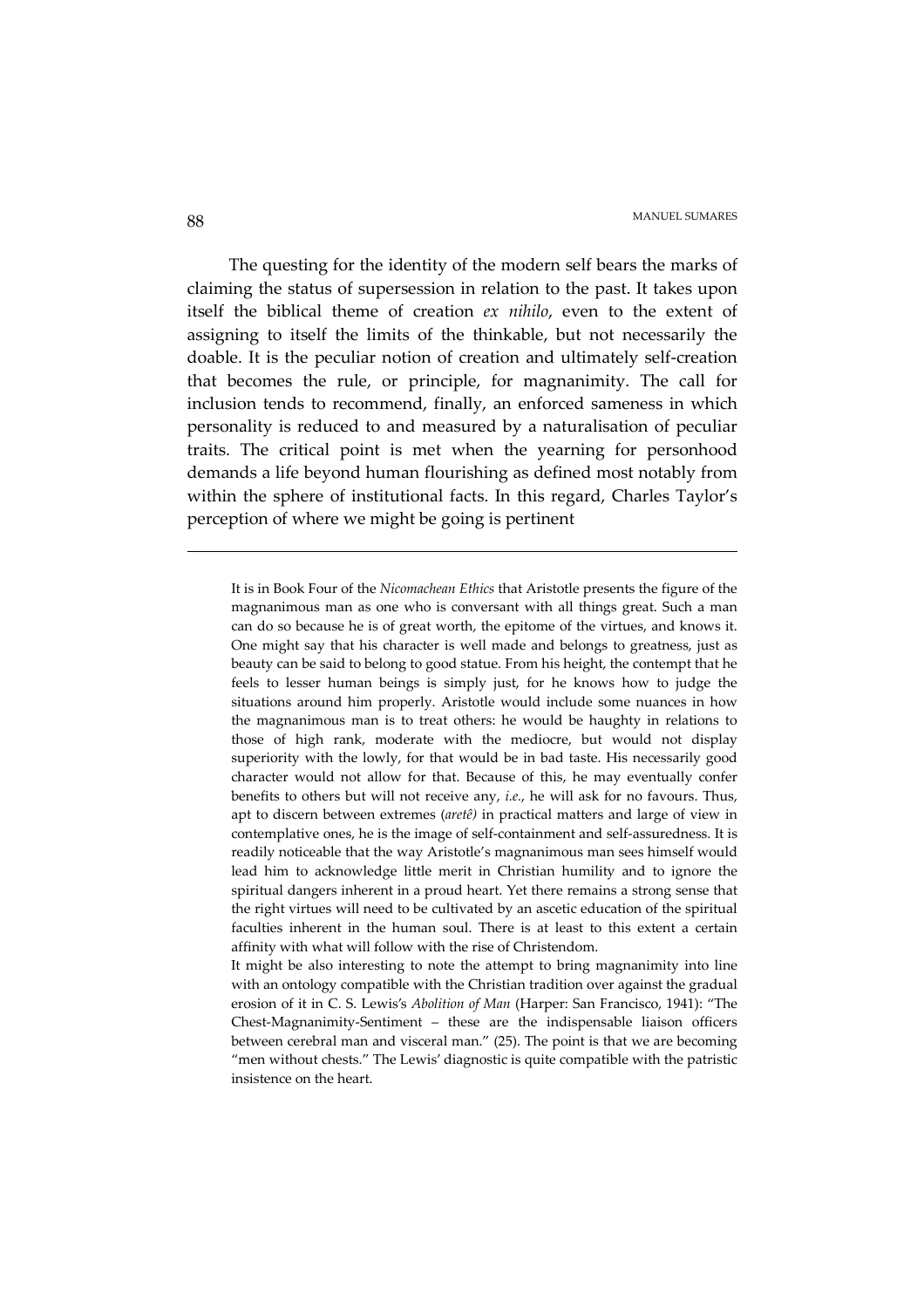In societies where the general equilibrium point is firmly within immanence, where many people even have trouble understanding how a sane person could believe in God, the dominant secularisation narrative, which tends to blame our religious past for many of the woes of our world, will become less plausible over time. /…/ At the same time, this heavy concentration will intensify a sense of living in a 'waste land' for subsequent generations, and many young people will begin to explore beyond boundaries. (Taylor 2007, 700)

Discursiveness hits bottom when the quest for unique personhood emerges and imposes itself as a vocation to be attained beyond the limits of the immanent frame. It raises, immediately, two questions: about the antecedence of Life and whether it can be other than self-giving, and, indeed, the condition of both possibility and realisation of all that exists; about how it can be known and for whom it is meant to be. Elder Sophrony's response to these is impressive, even overwhelming:

The Creator of the universe rejoiced more over man than over the glorious choir of heavenly bodies. Man is more precious than all the rest of the cosmos. Man, completed and perfected, is wondrous, even as God is wondrous. He is immortal and supra-cosmic. He is more than a microcosm – he is micro-theos. […] Between God and man there must be commensurability in spite of all that is incommensurable. (Sophrony 1977, 77)

Sophrony sets, thus, the bar for humankind and the life of the human soul at the highest point possible. That is, he proposes a theistic metaphysics, affirming the precedence of divine substance over a created cosmos and human being called to be intimately associated, commensurable to a certain extent, with God, a god with God. For the Elder, this constitutes the true dimension of Christianity and, as we shall see, the ultimate consequence of the hypostatic principle. Moreover, considering his conviction that this dimension has not been generally reached by Christian people in the course of history, Sophrony's writings suggest that the hesychastic way points in the direction of what it looks like and how it may be achieved.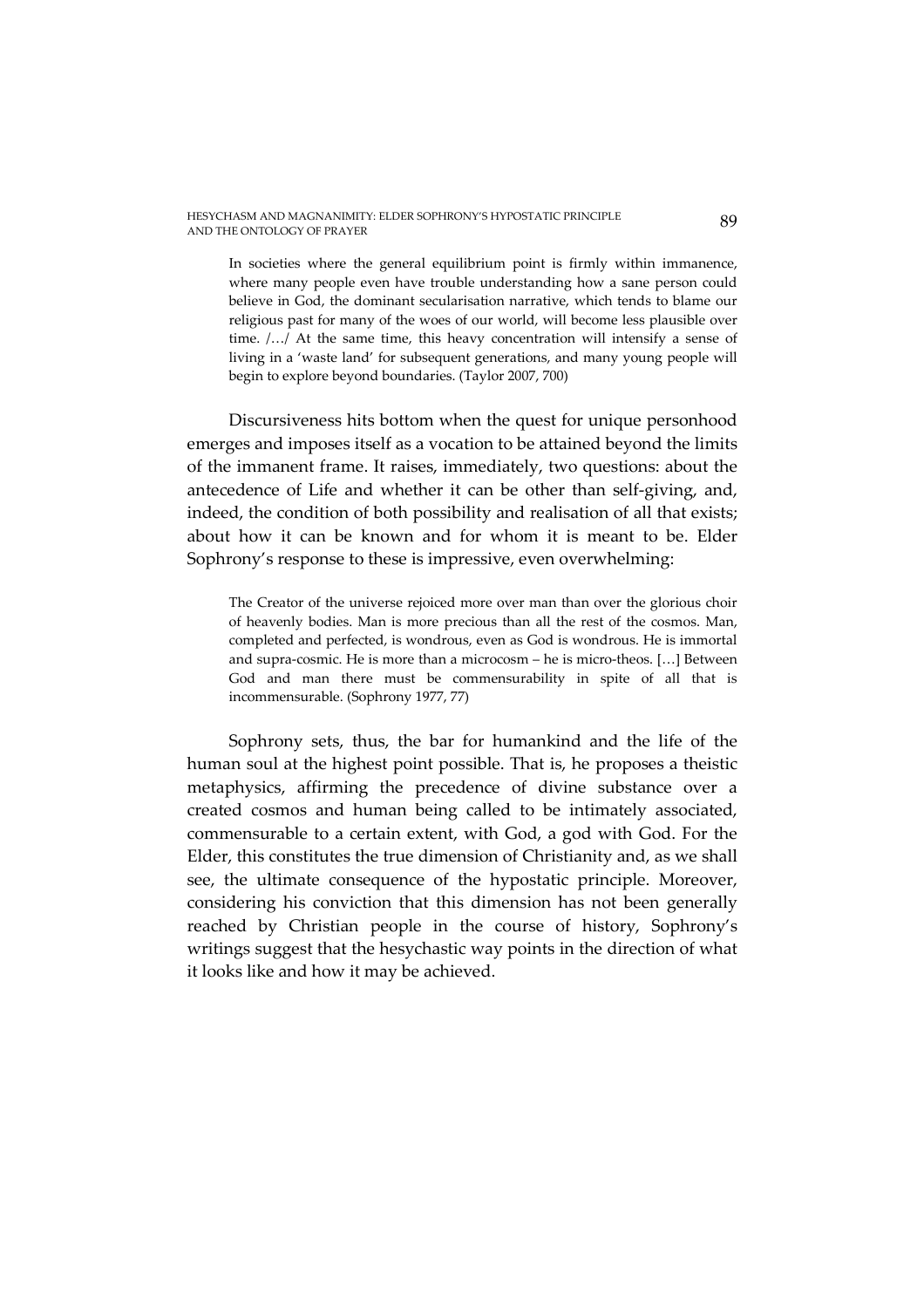### **Christian Magnanimity and Hesychastic Prayer**

Sophrony's high view of humankind's unique dignity stands firmly within Saint Gregory Palamas' culminating 14<sup>th</sup> century synthesis of the hesychastic tradition and the doctrine of deification, described by Norman Russell as arguably the "Orthodox Church's noblest expression of the content and purpose of the spiritual life" (Russell 2004, 309). This certainly includes the conviction, articulated in *One Hundred and Fifty Chapters*, that human being is closer to triadic God than the angels in its specific difference, among rational beings, for its having a life-giving capacity. In view of *theosis*, this would involve the human soul's loving conjunction with the sensible world of the body also subject to spiritual transformation<sup>6</sup>. Hence the place that the psycho-somatic has in the hesychastic life, as St Gregory Palamas states it in this passage, taken from the Homily Nineteen: "[…] the soul encompasses the body with which it is created, and is everywhere within it, not in spatial terms nor as being contained by the body, but as enclosing and containing it, since it is in God's image in this respect as well" (Palamas 2009, 159). The extent of the soul's encompassing potential, as thus expressed, possesses always and already the pattern from which magnanimity in the Christian sense emerges and as the hypostatic principle will make explicit. Like Saint Gregory, Elder Sophrony established his conceptual convictions about the viability hesychastic practices on the empirical evidence of the actual testimonies that were the hesychasts themselves. Namely, those with whom they shared the monastic life on Mount

<sup>6</sup> Gregory Palamas, *One Hundred and Fifty Chapters,* see especially chapter 38. For Saint Gregory Palamas, the emphasis is importantly on the communication of life from on high that is structurally operative in the way the triadic character of the divine image is operative in human being. In other words, the life-giving capacity of human being consists of a spiritual (or intellectual) love for corporeal reality that reflects the Spirit's involvement in the economy of salvation of the created order. On the other hand, the angels are, by nature, closer than human beings to the divine image for being immediately enveloped by divine illumination, by uncreated light. From this, we can begin to comprehend the Palamite underscoring of the Transfiguration on Mount Tabor as anticipatory of a more perfect partaking of divine life in the "never-ending Day of the Kingdom."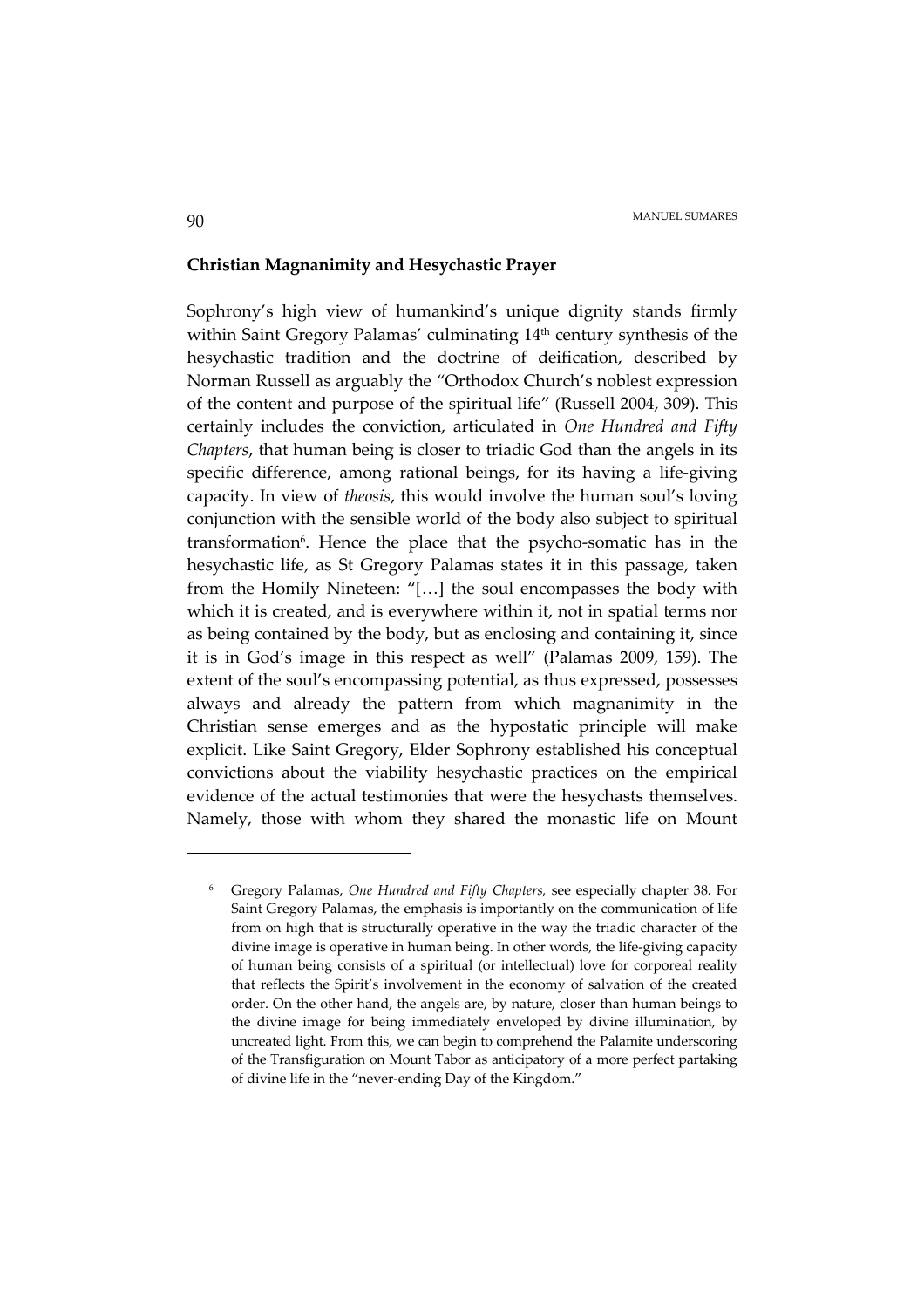Athos, as well as their own experiences. For Sophrony, Saint Silouan represented the living evidence of Christ-like existence and a qualified witness to the validity of the hypostatic principle. Concerning the living evidence, Sophrony's recalling of his Staretz' impact on his life is telling, for they constitute, for him, experiential facts demonstrative of Christ as God.

For example, Saint Silouan appeared to Sophrony as heaven-sent, authoritative and indubitable:

[...] I looked upon his words to a certain extent as the Christian world looks upon Holy Scripture which imparts truths as acknowledged and pure facts.

Throughout my time with Blessed Staretz Silouan I never for an instant doubted that his words were 'words of life eternal', received from on high. (Sophrony 1991, 119, 75)

Significantly, Sophrony's portrait of the Staretz challenges that of Aristotle's magnanimous man, substantially modifying, if not reversing, the latter's qualities.

Simplicity stamped the Staretz' outward manner but his demeanour did not mask his aristocracy of spirit. [...] he did not know what it was to spurn or disregard. He was a stranger to affectation. He was a really noble in the way only a Christian can be noble. (1991, 53)<sup>7</sup>

But in what does this Christian nobility consist? In evaluating retrospectively Silouan's life, Sophrony judges that, from early on, his Staretz was given the grace of the perfect.

Lively experience of the *Persona* is rarely given to people here below. It comes by praying like Christ for the whole world as oneself. Led to such prayer by the Holy Spirit, man existentially lives the image of the Triune God. In this kind of prayer one experiences the consubstantiality of the human race. Such prayer reveals the ontological meaning of the second commandment. (1987, 203)

The Staretz thus received a vocation from on high that is exceptional for the spiritual heights and the spiritual suffering to which he was called: "[…] in his conversation and writings we meet with

l

<sup>7</sup> See note 13 for a summary of Aristotle's notion of magnanimous man.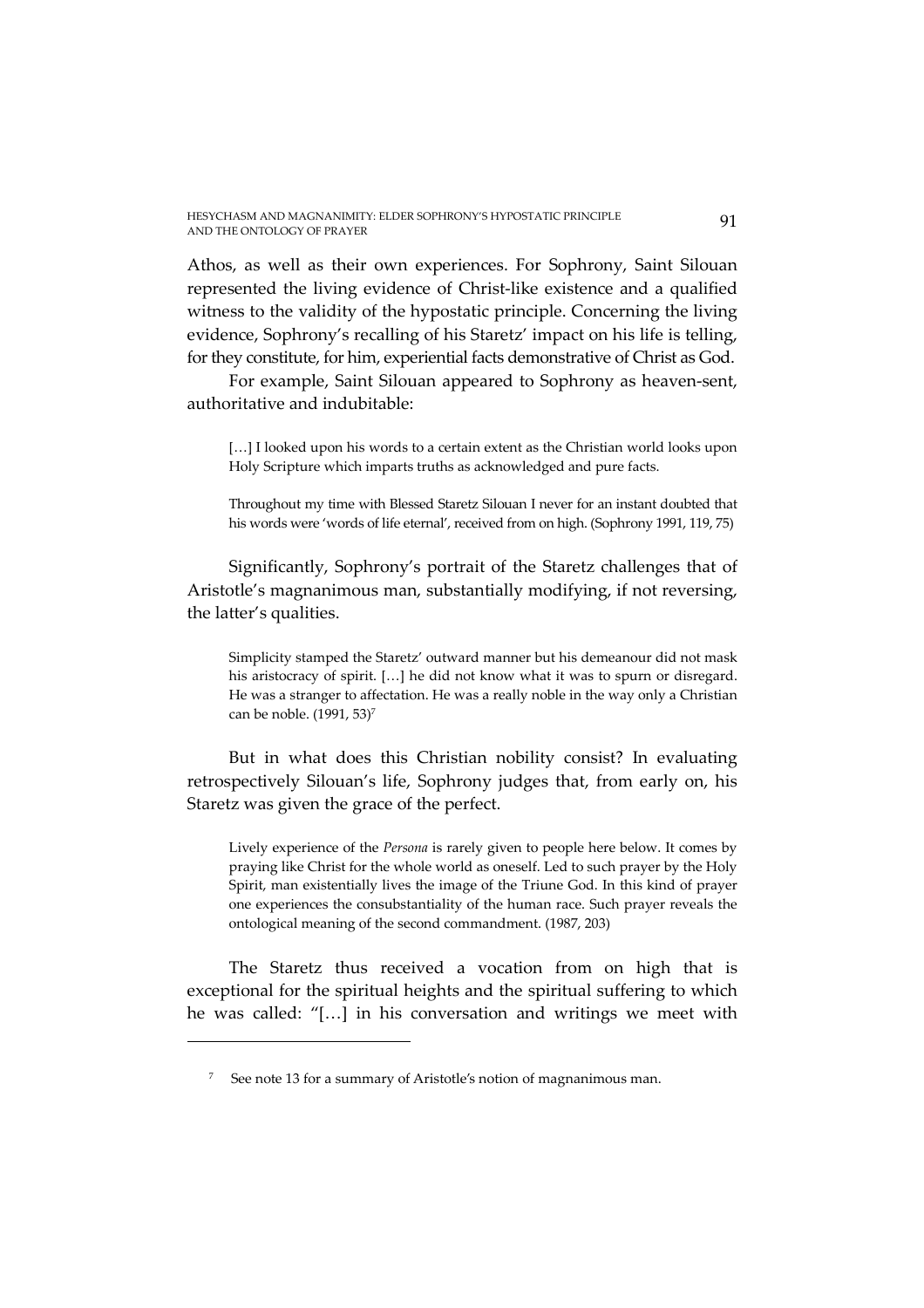thoughts that surpass any ordinary man, reaching into territories beyond the understanding of 'normal' people" (1991, 124). This can be gauged by his conviction that the struggles of his inner life are paradigmatic of human life as Christ Himself, the image of the perfect man, revealed it to be. Silouan understood, "that the field of man's spiritual battle with evil – cosmic evil – is his own heart" (1991, 45). Christian nobility and magnanimity range, thus, themselves around the identification with all of humankind that is not at all the result of speculative dialectics and the desire to out-narrate rival versions of truth. The life of prayer becomes the key: "The Staretz' life was spent, above all, in prayer, and the praying mind does not think – does not reason – but lives. Its activity consists, not in the manipulation of abstract concepts but in participation in being." (1991, 105)

The accent is on *life* and *living* by God and the illumination that comes from the Father of lights. According to Sophrony's testimony of Silouan's experience and his own conclusions, "Christianity is not a philosophy, not a doctrine, but life, and all the Staretz' conversations and writings are witness to this life" (1991, 111). Prayer, the purer the better, serves, then, as the conduit to this life beyond philosophical argumentation and into ontological participation. "All the good that proceeds from God and returns to God is *indestructible*. Prayer is one of the highest forms of ontological good, indestructible, eternal" (1991, 198). In this deifying process, the human person acquires a new content from the dimension and patterns of Hypostasis- Persona, the inmost principle of divine life.

From Scripture and always following Silouan, Sophrony notes that, "Christ's prayer in the garden of Gethesemane is the noblest of all prayers by virtue and power to atone for the sins of the world." (1977, 91)

In this event, demonstrative of the radicalness of God's saving act in His Christ, we realise that our knowing God is proportionate to our entry into the mystery of the Lord's consent to give Himself up for the salvation of His world. To that extent we also enter into this godly mode of being preparatory to experiencing of the uncreated light on Mount Tabor. It is, therefore, that the prayer of the Gethsemane and the witnessing of the Transfiguration configure the two extreme and contrasting yet comprehensive points of hypostatic prayer that are held together by Christ becomes paradigmatic for the full expression of the life of the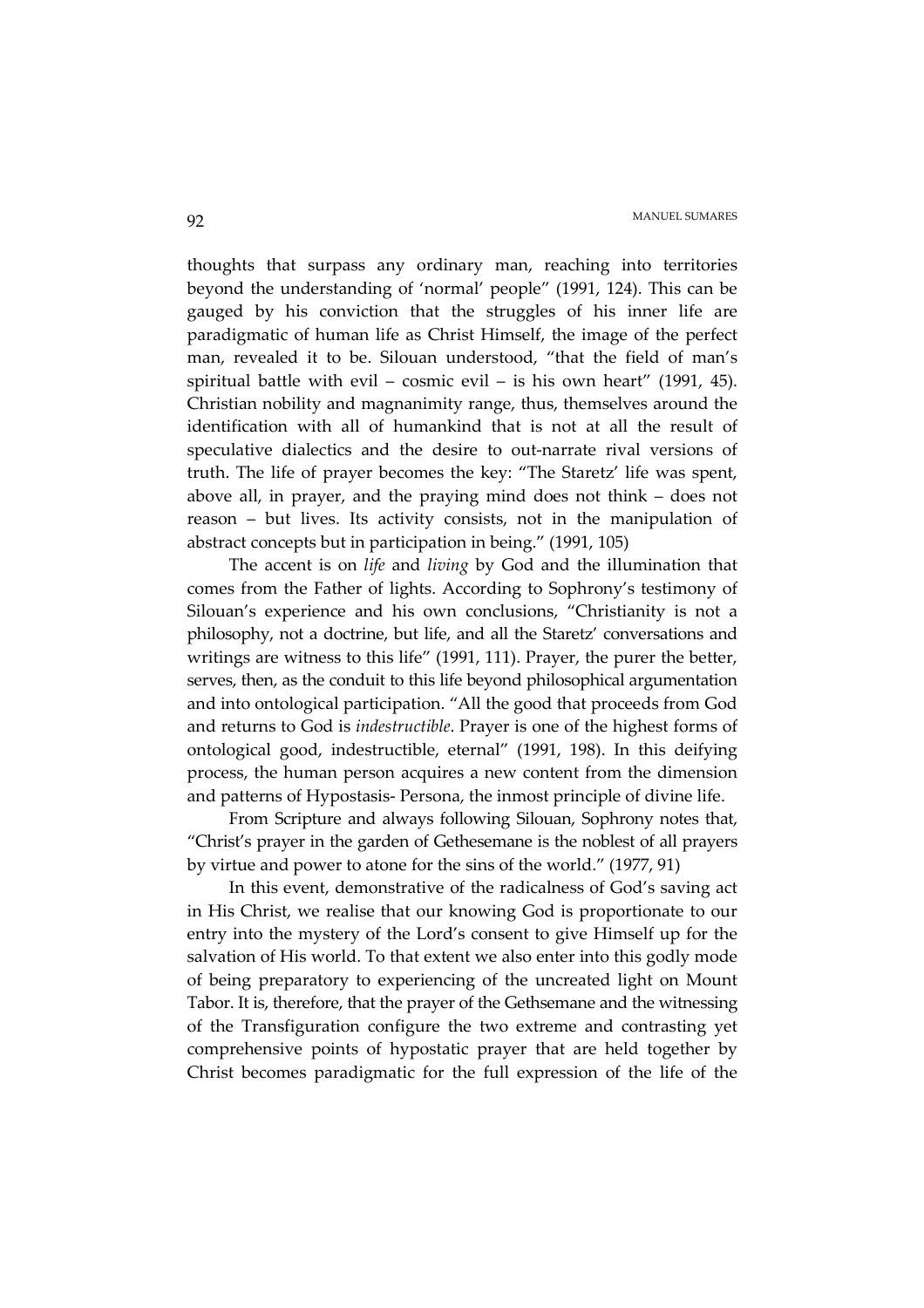human soul, the life of I AM incarnate in Christ, at once the perfect revelation of God and perfect manifestation of man as the new Adam.

Gethsemane and Mount Tabor represent, in scriptural terms, the tension expressed in the revelation given to Silouan as the ultimate wisdom for those who have received the grace of tasting, however little, the agony of Christ in Gethsemane. The keeping one's mind in the hell that it intimates as extreme risk and danger beckons an awareness of Christ's divinity, His conquest of the limits of mortality, and a call to faith, dissolving the despair that awakes in us for the life of the soul. "When it is given to us from on High to enter this new sphere of Being, we arrive at 'the ends of the world' (1 Cor. 10:11) and pass into the light of Divine Eternity" (1977, 95). The trial and decision for unconditional trust in the Father's love for the life of the soul that bears His image and likeness yields the fruit of realisation of personhood. "Drawn by the Spirit of God to prayer for the whole world and to share in the Lord's prayer in Gethsemane, we suddenly behold in ourselves a divine miracle – a spiritual sun rises in us" (1987, 195). God is the Absolute reality, yet human being, the likeness of the Absolute, is essential life also for the world. And prayer is constitutive of the communication that promises a double enablement: God becomes effectively God for us and we become godly in His likeness for the sake of the world's salvation and life.

While Mount Athos represents the privileged setting for Sophrony's quest for the Absolute, Saint Silouan is, significantly, the live witness and explicator of the pathways to divine knowledge. However, the Church is the defining antecedent and indispensable condition for mutual understanding for those who seek God. That is, along with the sacramental life by which she nourishes the faithful, the Church provides the guidelines for shared experience of the divine and how it is to be understood by successive generations of saints. In them, we find continued testimony of fidelity to the God whose love for them does not preclude trials. The logic underlying this knowledge is thus: the greater the loyalty and trust, the greater the testing, the more complete the experience. So, we are speaking of something other than human flourishing on its own terms. The ontological character of prayer implies struggle and personal creativity.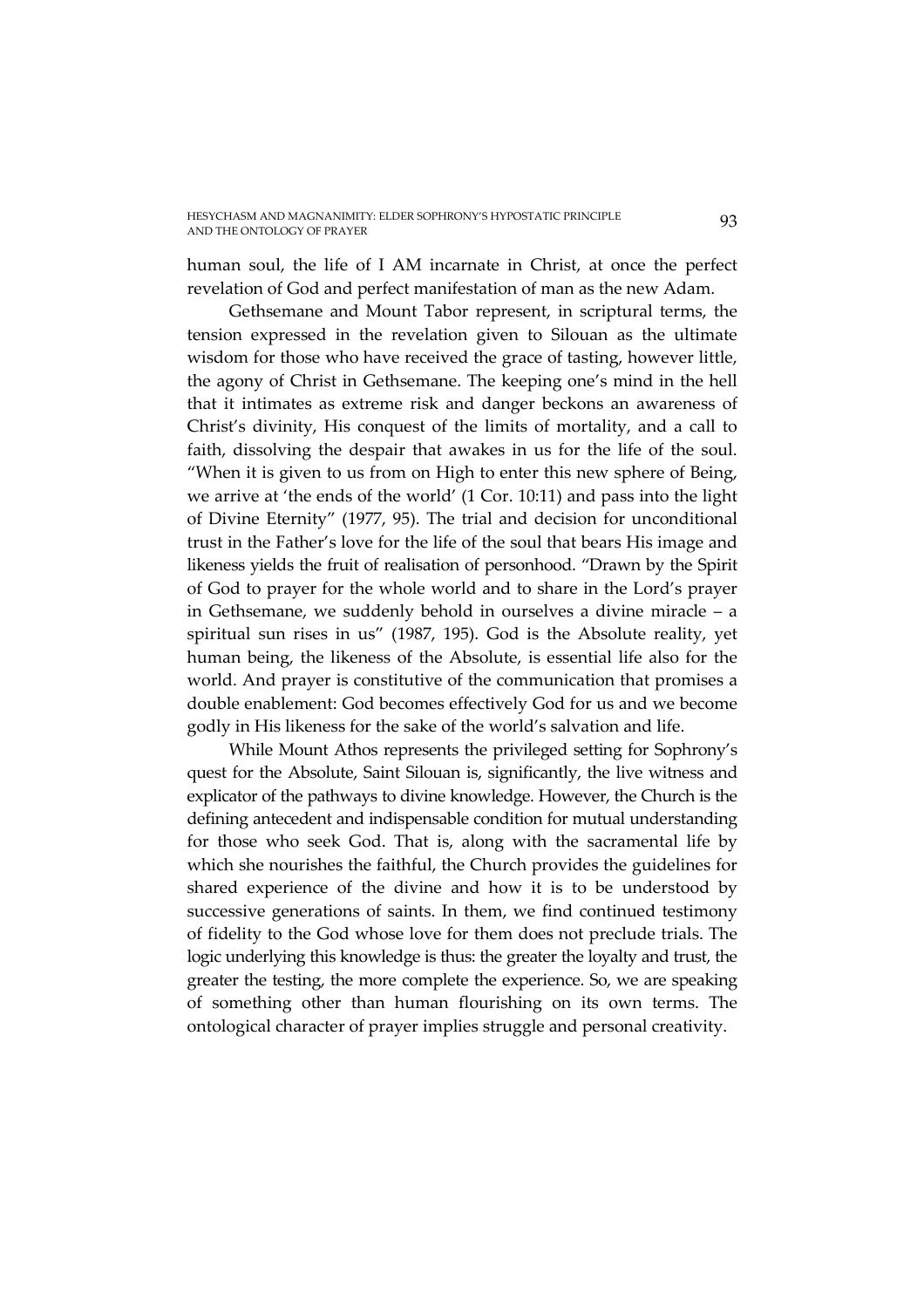# **Practicing the prayer of the heart: the creating of ever-renewable empirical evidence**

Making prayer pure becomes the issue and involves a creative praxis in order to find our way to it and, thereby, to God. "Prayer is creation, the loftiest form of creation, which makes prayer infinitely diverse" (1991, 131). Still, in order to approach it, an apophatic methodology, garnered from the accumulated wisdom of the saints, is the surest path. Sophrony's articulation of this methodology around "three forms of prayer" represents a systematic and conceptual response to what he learned existentially from his Spiritual Father. In following the succession of these states, the distinctiveness of the hypostatic principle can be clearly appreciated along with the kind of empiricism that corresponds to the state of pure prayer. We believe that Sophrony's treatment of the subject has contemporary import in the way it raises the (earlier) Wittgensteinian question about the conditions of seeing the world aright. For Sophrony, it also questions the status of exterior images and discursive language in knowledge, opening a path in detriment of the primacy of affective interiority that cannot be properly "said".

The first form of prayer is borne along by its impulse toward exterior reality that stimulates the imagination to create variant expressions of what the world looks like. Reality is virtually hallucinated into something dream-like.

The divine, and in general all that the spiritual represents itself in various fantastical aspects, following which actual human life, too, is gradually diffused by elements from the sphere of fantasy. (1991, 131)

The situation becomes spiritually problematic for the ascetic when these images become the pretext for "intrusive thoughts" and when the will cannot resist delectation that nourishes some passion which, if reinforced, puts the soul under bondage.

The second form is meditative, *i.e.*, an inward movement, that considers in the heart and mind that which extraneous and speculates upon it. If fantasy is the danger contained in the first form of prayer, the passions of vanity and pride are liable to interfere in the second. Still, the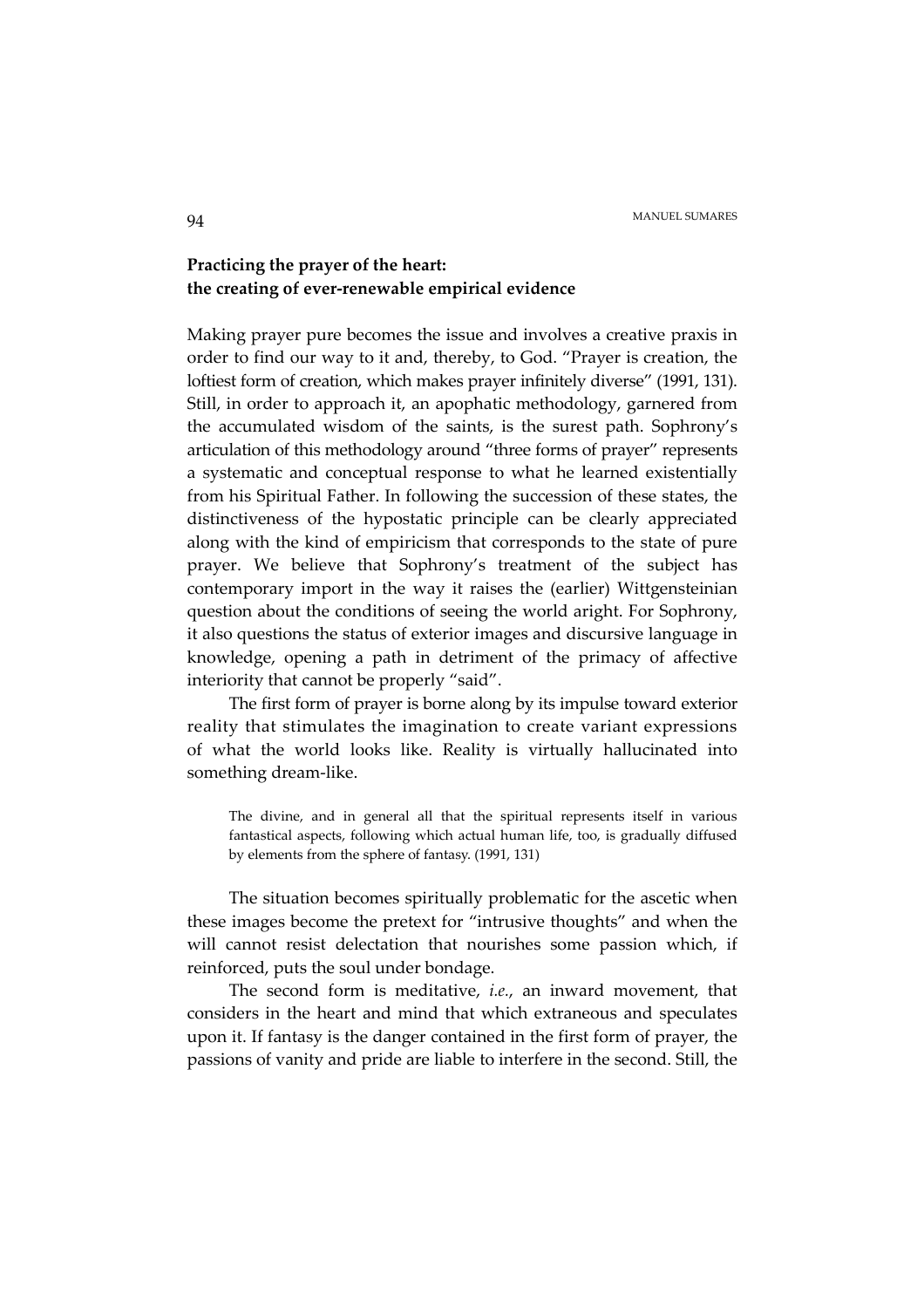imagination again is in full operation but at a conceptual level and the world that it produces is also contrived, albeit in a way that is less naïve for involving a critical instance. Thus, a certain grace comes with this prayer, even if related to theological discourse, even if it takes the Areopagitic apophatic but highly conceptual route to theology. There is, however, less inclination to struggle against the passions and the effects of this grace is decreased. Cogitation is, nevertheless, of primary concern.

Here, life is concentrated in the brain. The mind is not united with the heart – it is perpetually turned outwards in its aspiration to understand and master all things. (1991, 160)

Intellectualism and the pride associated with it satisfy philosophical theologians who remain fascinated by their metaphysical constructs. But the only light that they see is that which derives naturally from being in image of God. As Saint Gregory Palamas also maintained, the problem does not reside in reason as such, but in the pride that emerges within its association with imagination:

Pride strengthens the action of the imagination, whereas humility suspends it. Pride bristles with desire to create its own world, whereas humility is quick to receive life from God. (1991, 167)

The third form of prayer is characterised by the "rapt concentration" within the soul. Here the mind is "in prayerful attention stationed in the heart. […] the imagination is curtailed and the mind is released from all the mental images that have invaded it." (1991, 133)

Pure prayer results from a will and mind that becomes strengthened through struggling against intrusive thoughts and intellectual imagination. The cleansing of the heart is *condition qua non*.

Only the heart purified of the passions is capable of the awe before the inscrutability of God. The mind joyfully is silent, powerless before the majesty of the vision. (1991, 138)

What matters is not cogitation but the eventfulness of the mind either being enclosed in the heart or living in harmony with the prayers being said. In this consists the experience of hypostatic prayer, moving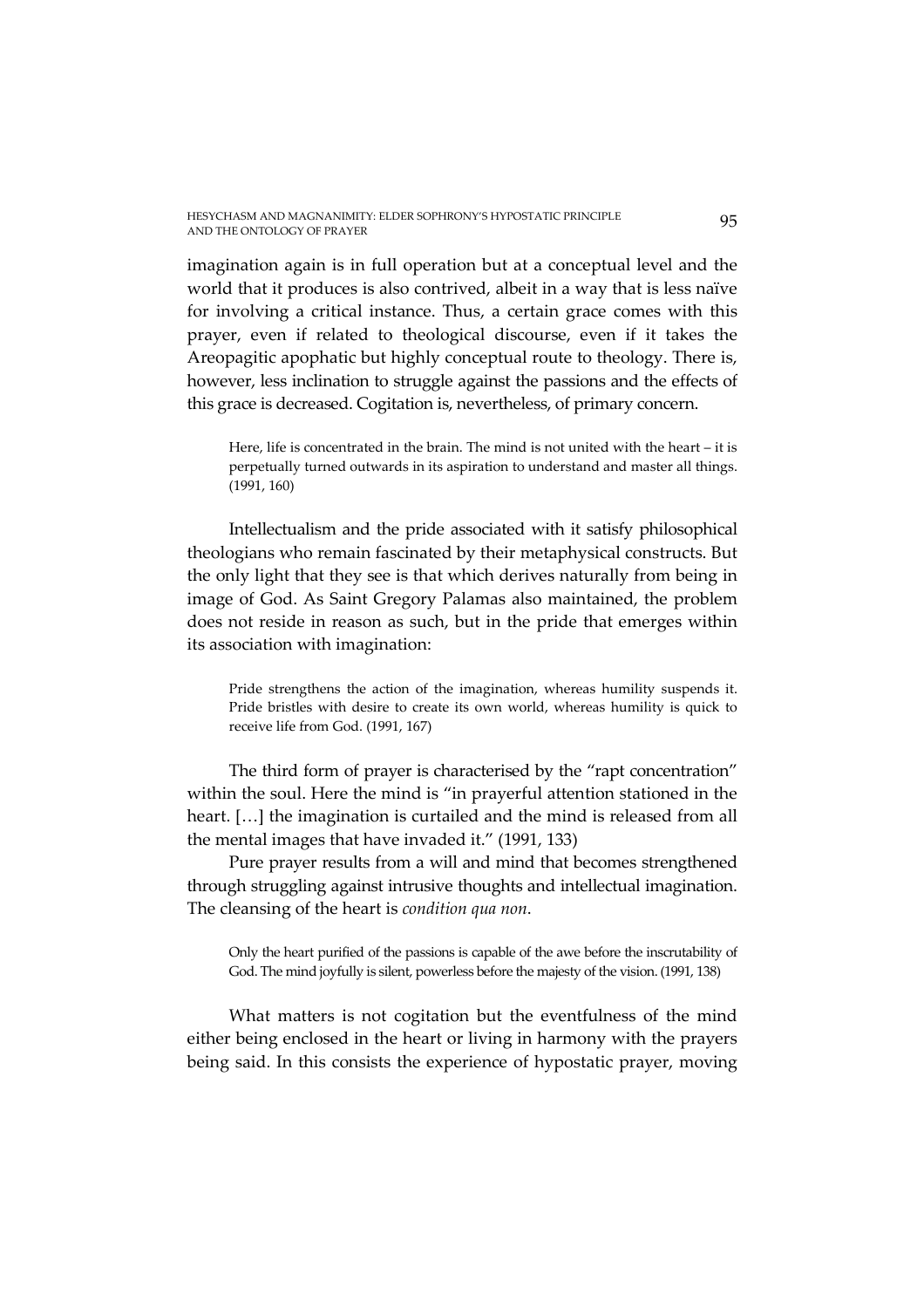into the order of existential moments and relating to a truth without beginning. "But though received suddenly, it must still be absorbed gradually, in a long process of prayerful striving" (1987, 207). The feeling is immaterial, the energy of which is Absolute Life, born spontaneously in the soul.

Sophrony's retrospective account of his experience as a hesychast under the supervision of Saint Silouan reflects the series of events that mark his own progress. He wished to clarify this for the sake of others seeking spiritual edification. As we have seen just above, such clarification could not be satisfied with a better articulation of ideas in confrontation with other rival orderings of ideas. Recourse to some form of narrative explanation has its important place for the sake of communication. But the affective pathos of awakening to the hypostasity of God as Persona remains ever to be brought anew into the present.

Having originated his quest as yearning for an impersonal Absolute, Sophrony discovered that personhood is actually the constitutive principle of the Absolute. "[…] And now we stand before the Living Absolute – which is exactly what, and only what, we are seeking" (1987, 203). So, there is not only an awareness of a real beyond human flourishing that is in excess of ordinary life, but that is also communicable to the extent that, through the participation with it, a transformation takes place in the human soul. Such is effectively the actualisation of the Divine image that human being already possesses and is responsive to the I AM THAT I AM, the hypostatic dimension: "[…] man hypostasises divine attributes such as eternity, love, light, wisdom, truth" (1987, 192)<sup>8</sup>. The *persona,* revealed in human being, transcends the limits of the world, while, like Christ, the hypostatic principle unfolds in him: "Embracing the whole world in prayerful love, the persona achieves *ad intra* the unity of all that exists. In the creative act of his becoming, he aspires to universal unity *ad extra* also. In love lies his likeness to God who is love" (1987, 197). The *ad extra* expansion of the human person is life-giving as Palamas saw it to be and as Sophrony recognises in humankind's multi-

l

<sup>&</sup>lt;sup>8</sup> "The Name of God is I AM THAT I AM. For man, the image of the All-Highest, this word *I* is one of the most precious of all, since it expresses the principle of the *persona* in us." (1987, 204)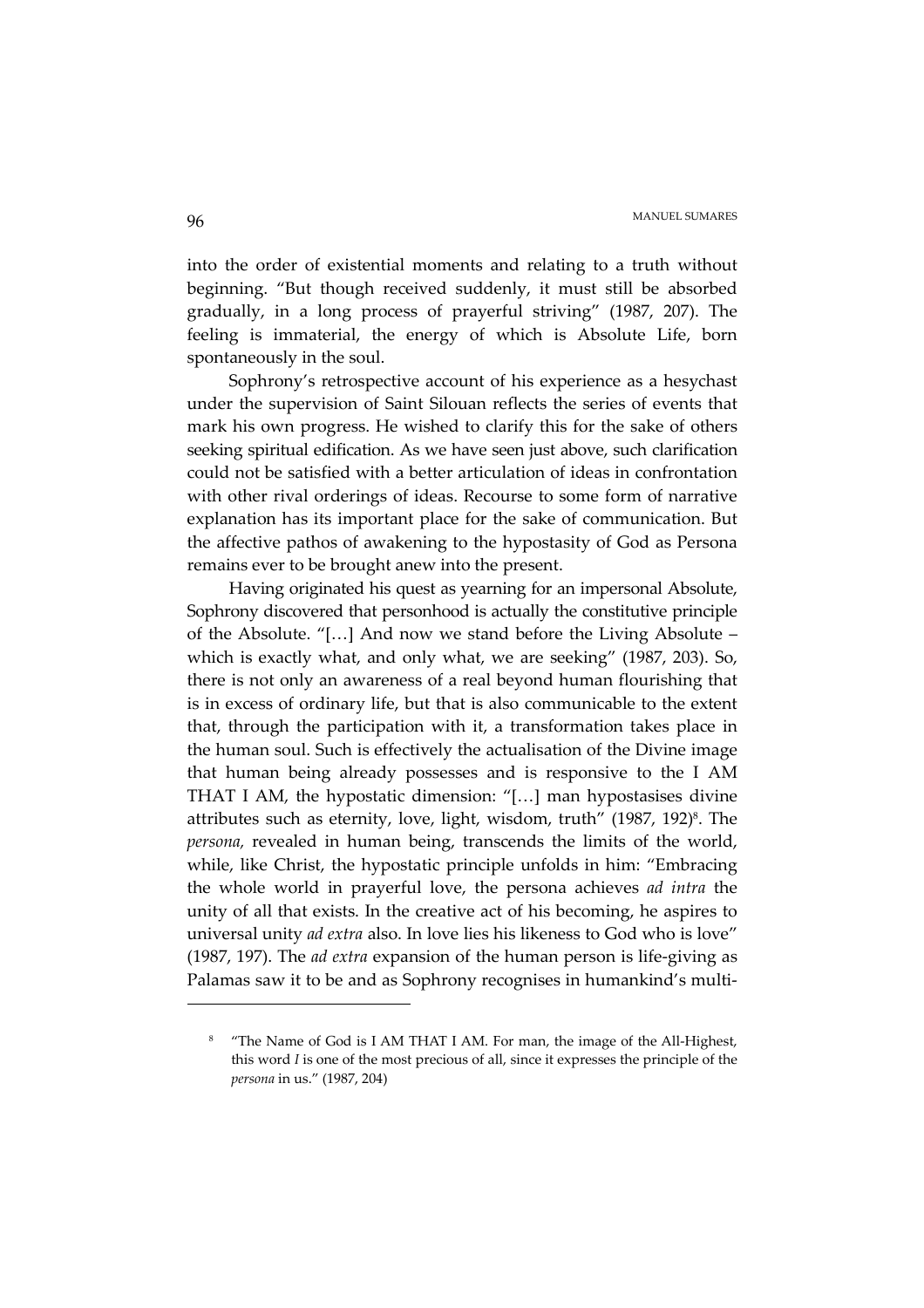hypostatic quality: in human being, one nature manifests itself plurality of personae. Under the impetus of the second commandment, the prolonged practice of prayer for the whole world defines, then, the specificity of Christian magnanimity and the kind of holiness that lifts up the world from its fallen state. Questing after the one-ness of humankind in the image of the One-ness of the life-giving Holy Trinity, the magnifying of the human soul in Christ challenges the closed world system; it threatens to widen the vectors by which the course of history is contemplated as having to come to terms with the consubstantiality of humankind that sustains its commonality only under the condition of realising its multi-hypostasity, its plurality, as divine filiation, as sons in the Son. That is, the enhancement of divine communion.

### **Concluding Remarks**

As Father Nicholas Sakharov noted in his study of Elder Sophrony, his uncle, the hypostatic principle never receives a clear straightforward definition. It can only be discerned in the what characterises a person's existence as a relational being who is self-aware, self-determined, possessing creative energy, and cognitive of the dimensions of reality around him. It is also discerned in the human person as "main recipient and vehicle of divine knowledge" (Sakharov 2002, 48). For our part, we should like to offer, in conclusion, our own understanding of it on the basis of the contexts in which the concept is often deployed and in relation to the theme of magnanimity.

- 1. In contrast with naturalised magnanimity, the hypostatic principle affirms a personalising power that is at once radically antecedent and radically kenotic. That is, it is, as hyper-power, un-originate and by nature self-giving. The divine image in human being implies a belonging to this reality without beginning and is itself marked by the vocation of self-giving.
- 2. But a more striking appreciation of this personalising power that the Triadic God shares with humankind lies in its perfect generosity, its comprehensive salvific reach advanced in the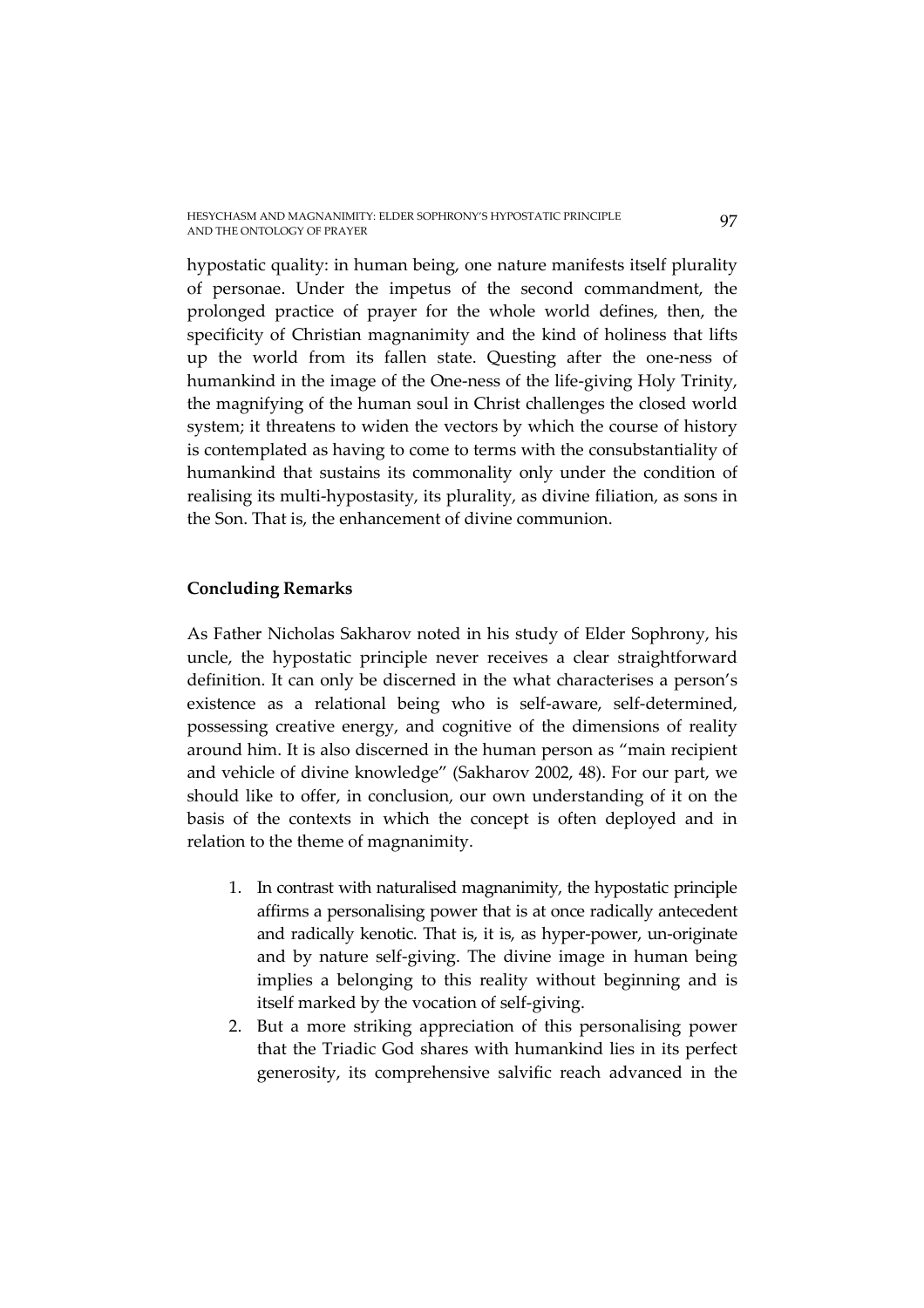person of Christ, God Incarnate who sends the Holy Spirit to extend the effects of divine energies throughout creation: the tension between the Kingdom of Heaven [God's invisible presence known in His uncreated Light; His rule in accordance with His self-giving (kenotic) nature] and the depths of Hell (separation from the Source; His Light felt as chastising), reflected in a fallen world. The partaking of Christ's reality is meant to expand our being toward the former, but not without facing the irreality of the latter that nevertheless needs to be raised up, personalised, hypostasied.

3. Hesychastic prayer reveals the hypostatic principle in its yearning to hold together heaven and cosmos in the I AM THAT AM, the Godhead to whom the prayer is addressed. But it is the delving into the dimensions of the Second Commandment that the practice of prayer places us individually on the common ground with all humankind and manifests the sense of Christian magnanimity in its full dimensions. The strength of its attainment comes from God and with God. And for contemporary humanity, the freedom that it proposes is a difficult one, but – with grace – conceivably the only real one possible. For it seeks life not from the impersonal, unloving and unfree. Rather it refers to Life that comes unceasingly as gift, freely and lovingly given, of divine personhood.

#### **REFERENCES**

- Bentley Hart, David (2009). *Atheist Delusions: The Christian Revolution and Its Fashionable Enemies.* New Haven: Yale Univ. Press.
- Palamas, Gregory (2009). "Homily Nineteen: In the Gospel about the Samaritan Woman," in *Saint Gregory Palamas: The Homilies*, edited and translated by Christopher Veniamin. Waymart, PA: Mount Tabor Publishing.
- Russell, Norman (2004). *The Doctrine of Deification in the Greek Patristic Tradition.* Oxford: Oxford Univ. Press.
- Sakharov, Nicholas (2002). *I Love Therefore I Am: The Theological Legacy of Archimandrite Sophrony.* Crestwood: St Vladimir's Seminary Press.